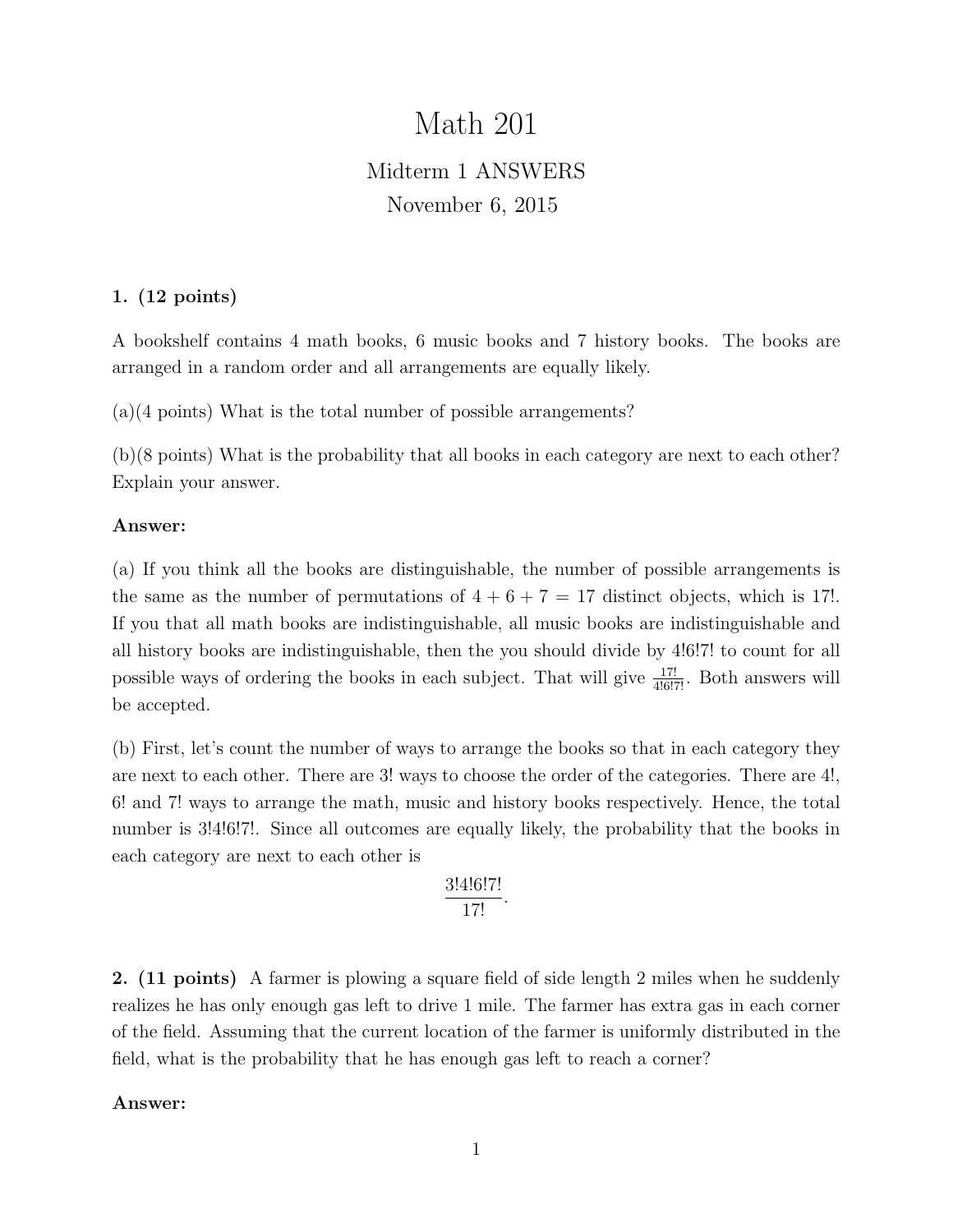

The farmer will be able to reach a corners if he is within 1 mile of a corner. That means he must be in one of the four quarter-circular regions in the figure below: .

Since the location of the farmer is distributed uniformly in the square, the probability that he is in the marked region is the total area of that region divided by the area of the square. The four quarter disks make a full disk of radius 1, hence their total area is  $\pi 1^2 = \pi$ . The area of the square is  $2^2 = 4$ . Thus, the probability the farmer gets to a corner is  $\frac{\pi}{4}$ .

3. (11 points) Assume the events A and B are independent. Prove that  $A<sup>c</sup>$  and B are independent.

## Answer:

By the definition of independence we need to show that

$$
P(A^c)P(B) = P(A^c \cap B).
$$

We can do that as follows:

$$
P(Ac)P(B) = (1 - P(A))P(B) = P(B) - P(A)P(B) = P(B) - P(A \cap B) = P(Ac \cap B).
$$

The independence of A and B is used for the third equality.

4. (11 points) Let X be a random variable with probability mass function

$$
p_X(k) = \begin{cases} \frac{1}{9} & \text{if } k = -4, -3, -2, -1, 0, 1, 2, 3, 4 \\ 0 & \text{otherwise} \end{cases}.
$$

Find the probability mass function of the random variable  $Y = X^2$ .

#### Answer:

- $P(Y = 16) = P(X = 4 \text{ or } X = -4) = 2/9$
- $P(Y = 9) = P(X = 3 \text{ or } X = -3) = 2/9$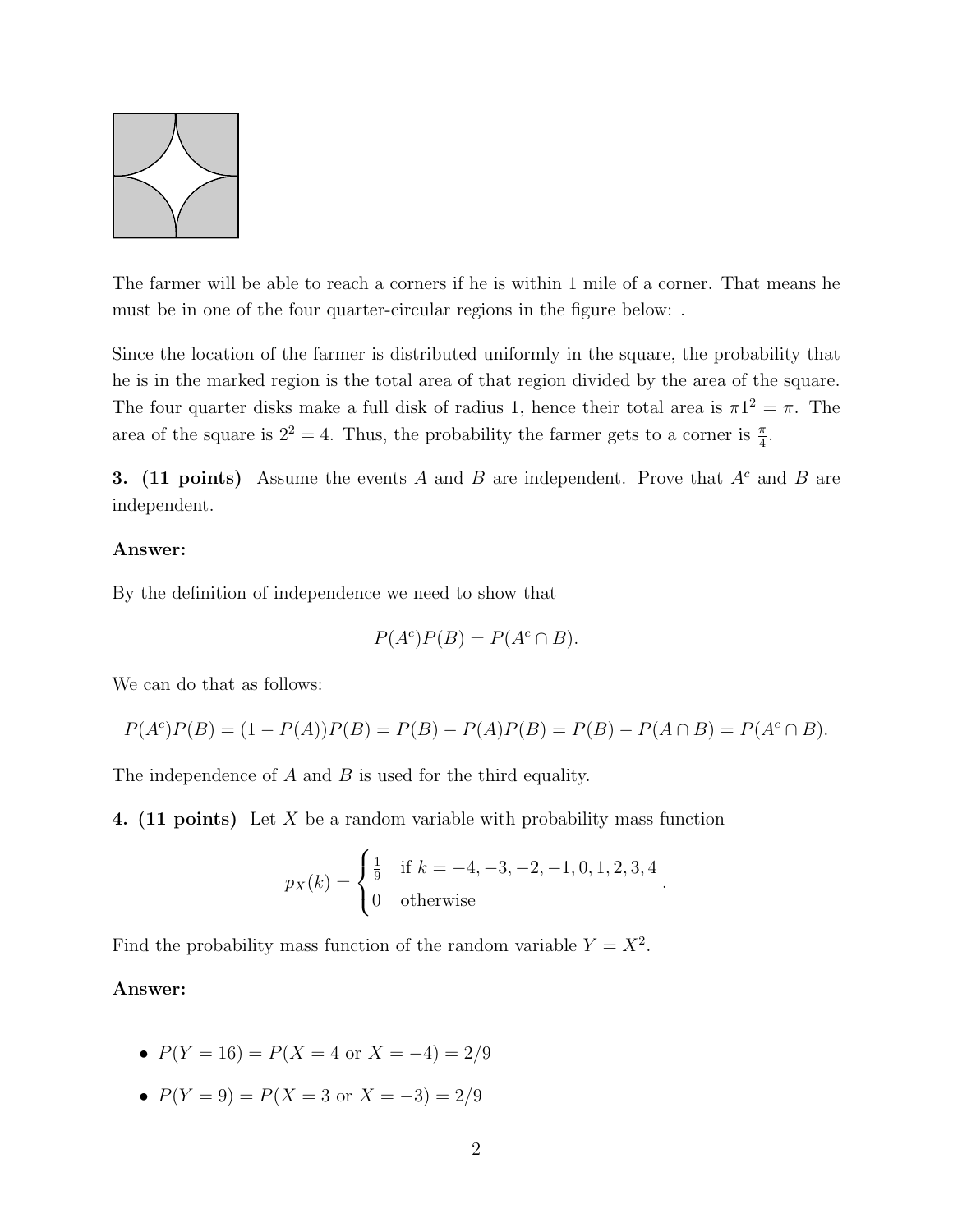- $P(Y = 4) = P(X = 2 \text{ or } X = -2) = 2/9$
- $P(Y = 1) = P(X = 1 \text{ or } X = -1) = 2/9$
- $P(Y = 0) = P(X = 0) = 1/9$

$$
p_Y(k) = \begin{cases} \frac{2}{9} & \text{if } k = 1, 4, 9, 16\\ \frac{1}{9} & \text{if } k = 0\\ 0 & \text{otherwise} \end{cases}
$$

.

5. (11 points) You have 3 identical-looking urns. Urn 1 contains 3 red balls. Urn 2 contains 3 green balls. Urn 3 contains 3 blue balls. Pick an urn uniformly at random and add a green ball to it. Then draw a ball from that same urn. If you draw a green ball, what is the probability the other balls in the urn are green?

## Answer:

$$
P(\text{other balls green} \mid \text{green}) = P(\text{urn 2} \mid \text{green}) = \frac{P(\text{green} \mid \text{urn 2})P(\text{urn 2})}{P(\text{green})}
$$

$$
= \frac{P(\text{green} \mid \text{urn 2})P(\text{urn 2})}{P(\text{green} \mid \text{urn 1})P(\text{urn 1}) + P(\text{green} \mid \text{urn 2})P(\text{urn 2}) + P(\text{green} \mid \text{urn 3})P(\text{urn 3})}
$$

$$
= \frac{(1)(1/3)}{(1/4)(1/3) + (1)(1/3) + (1/4)(1/3)} = 2/3.
$$

6. (11 points) There are 10 balls in the basket: 5 of them are blue, 3 are red and 2 are green. 5 balls are drawn at random without replacement. What is the probability that of those five drawn there are two blue, two red and one green?

## Answer:

Let  $\Omega$  be the set of all subsets of 5 out of the 10 balls. Let A be the event that we draw two blue, two red and one green, then

$$
P(A) = \frac{\binom{5}{2}\binom{3}{2}\binom{2}{1}}{\binom{10}{5}}.
$$

Remark: This is a generalisation of the Hypergeometric distribution.

# 7. (11 points)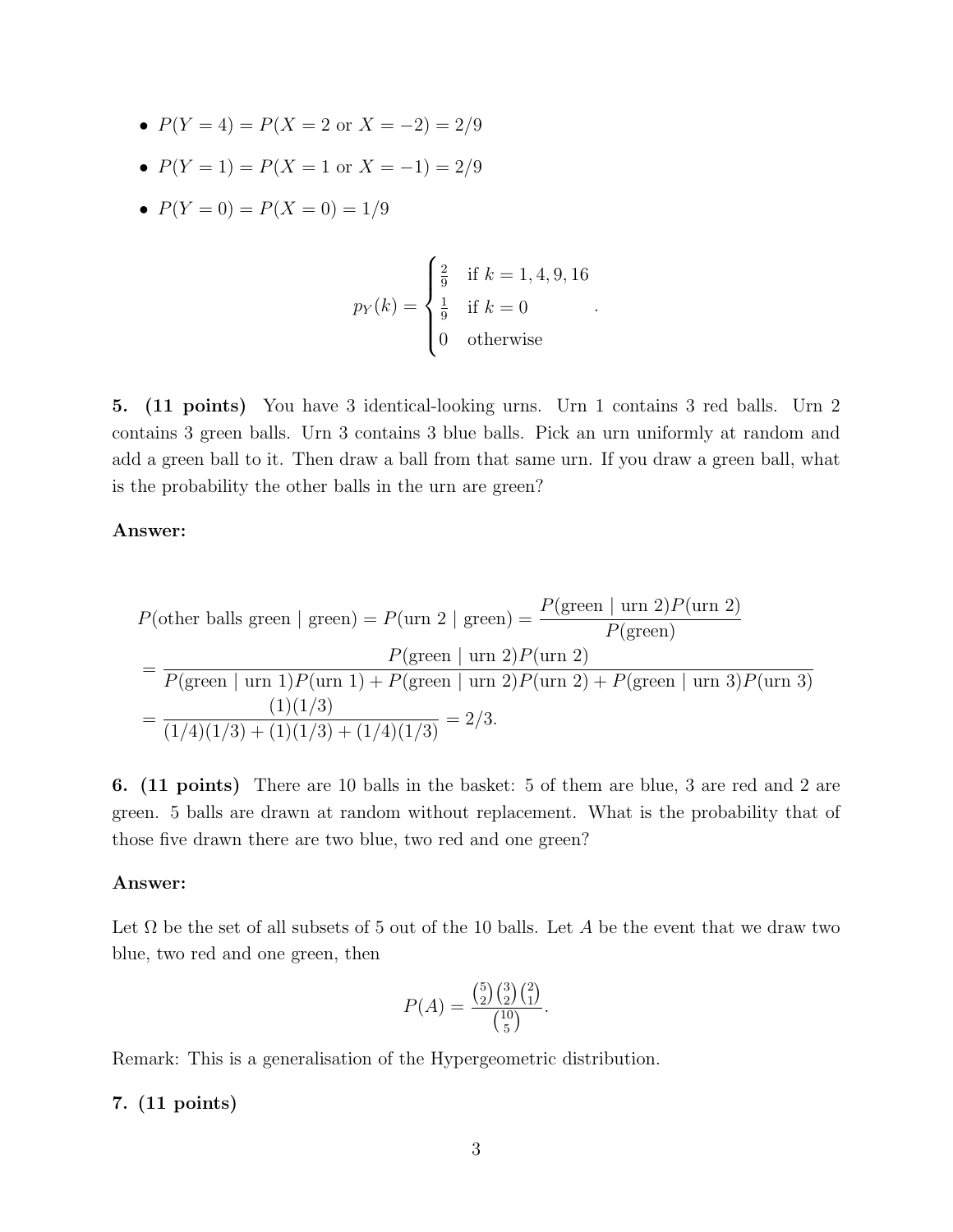Let X and Y be independent random variables such that  $X \sim Geom(1/3)$  and Y ∼ Geom(1/4). Define the random variable Z to be the minimum of X and Y, that is  $Z =$  $min{X, Y}$ . What is the probability that Z is larger then 4?

#### Answer:

Note that Z counts the number of trials till the first success in the series of Bernoulli independent experiments counted by  $X$  or in the one counted by  $Y$ . Since  $X$  and  $Y$  are independent we get that  $Z \sim Geom(p)$ , where  $p = 1 - (2/3)(3/4) = 1/2$ . We get that

$$
P(Z > 4) = \frac{1}{2^4} = \frac{1}{16}.
$$

Alternative solution: Saying that  $Z > 4$  is the same as saying  $X > 4$  and  $Y > 4$ . Since X and Y are independent, we have

$$
P(Z > 4) = P(X > 4 \& Y > 4) = P(X > 4)P(Y > 4) = (2/3)^4(3/4)^4 = \frac{1}{2^4} = \frac{1}{16}.
$$

8. (11 points) Which one of the following functions cannot be a cumulative distribution function? Explain your answer.

(a) 
$$
F(x) = \begin{cases} 1 - e^{-3x}, & \text{if } x \ge 0, \\ 0, & \text{if } x < 0. \end{cases}
$$
  
\n(b)  $F(x) = \begin{cases} 0, & \text{if } x < 0, \\ \frac{10x - x^2}{25}, & \text{if } 0 \le x < 10, \\ 1, & \text{if } x \ge 10. \end{cases}$   
\n(c)  $F(x) = \begin{cases} 0, & \text{if } x < 0, \\ \frac{1}{3}, & \text{if } 0 \le x < 2, \\ \frac{1}{2}, & \text{if } 2 \le x < 4, \\ 1, & \text{if } x \ge 4. \end{cases}$ 

#### Answer:

The answer is (b),  $\frac{10x-x^2}{25}$  is not monotone increasing for  $0 \le x < 10$ .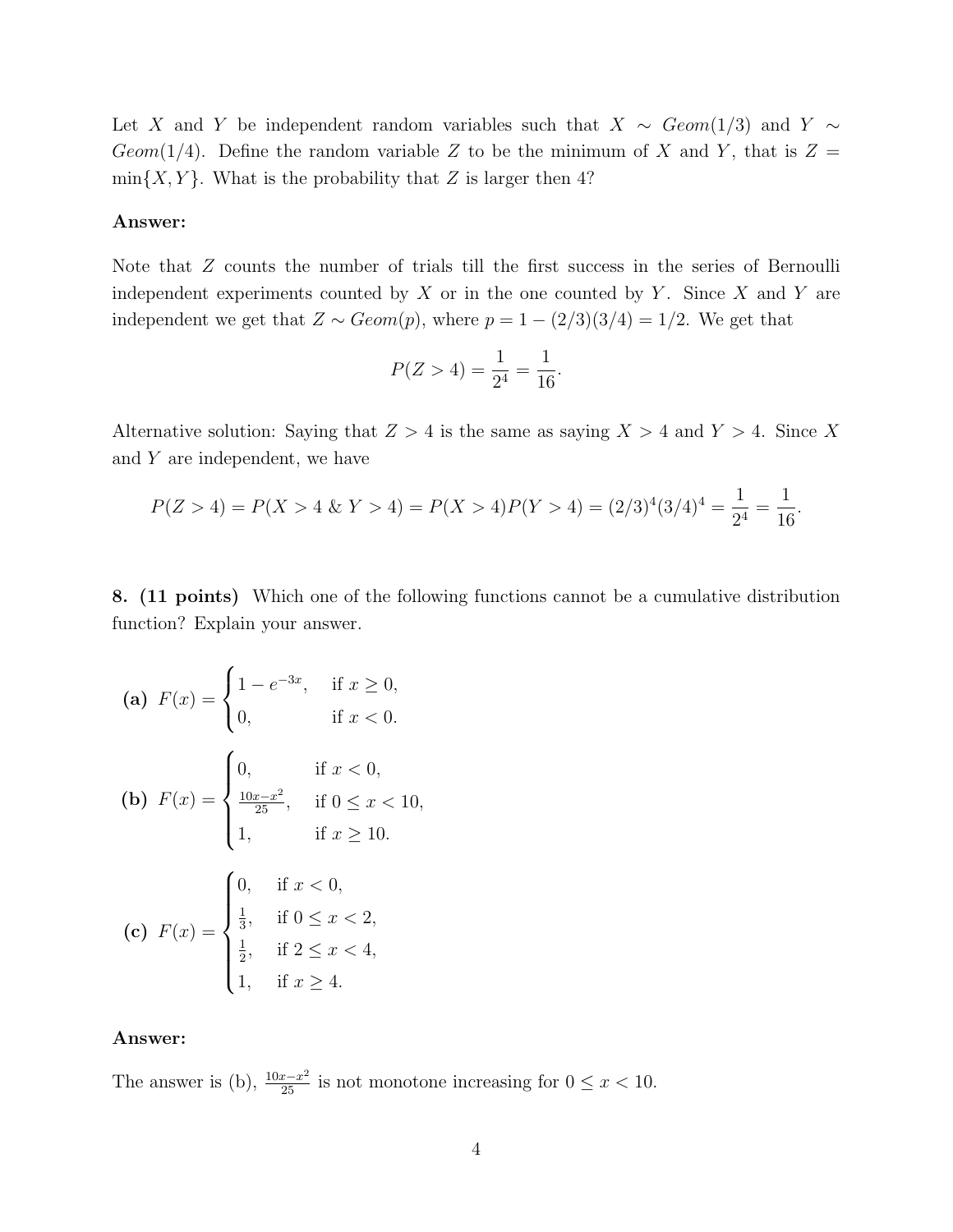9. (11 points) Bob, Mary and Jane's mother makes 6 sandwiches for them and give 2 sandwiches to each child. Suppose there are 2 sandwiches with grape jam, 2 with apricot jam and 2 with peach jam. What is the probability that no child got 2 sandwiches of the same kind, if all ways of distributing the sandwiches are equally likely?

#### Answer:

Let D be the event that no child got 2 sandwiches of the same kind and let  $A, B, C$  be the events that Bob, Mary and Jane get 2 sandwiches of the same kind respectively. We have

$$
P(D) = 1 - P(A \cup B \cup C).
$$

We can find  $P(A \cup B \cup C)$  by the inclusion-exclusion principle. We have

$$
P(A \cup B \cup C) = P(A) + P(B) + P(C) - P(AB) - P(AC) - P(BC) + P(ABC).
$$

By symmetry we have that

$$
P(A) = P(B) = P(C)
$$

and

$$
P(AB) = P(AC) = P(BC).
$$

Moreover, if A and B hold then so must  $C$ , so we have

$$
P(AB) = P(ABC).
$$

Thus, we can write

$$
P(D) = 1 - (3P(A) - 3P(AB) + P(ABC)) = 1 - 3P(A) + 2P(ABC).
$$

The number of ways of distributing the sandwiches is  $\frac{6!}{2!2!2!}$ . The number of ways to do it so that Bob gets 2 sandwiches of the same type can be computed as follows: there are 3 ways to choose the type of sandwiches Bob gets, and once that choice is made, there are  $\frac{4!}{2!2!}$  ways to give the remaining sandwiches to Mary and Jane. Thus,

$$
P(A) = \frac{3\frac{4!}{2!2!}}{\frac{6!}{2!2!2!}} = \frac{4!2!3}{6!}.
$$

The number of ways to distribute the sandwiches so that each child has only one kind, i.e. so that ABC occurs, is 3!, since the only choice we have is which type of sandwich should go to which child. Thus

$$
P(ABC) = \frac{3!}{\frac{6!}{2!2!2!}} = \frac{3!(2!)^3}{6!}.
$$